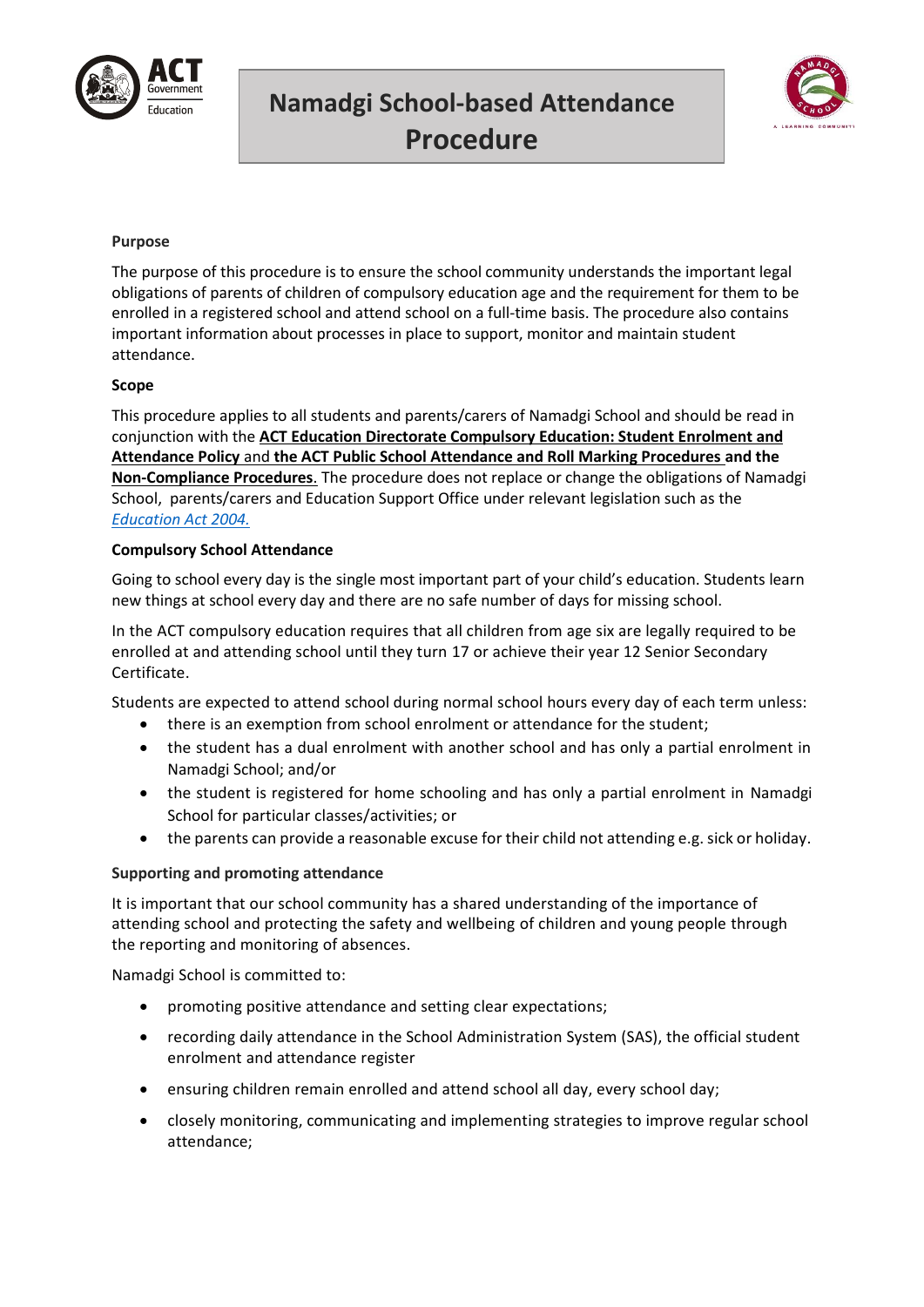- working proactively to identify individual students and groups of students who are vulnerable and whose attendance is low;
- working together with students and their parents to improve their attendance through a range of interventions and supports; and
- ensuring that the school community understand that attendance at school everyone's responsibility.

## **Late arrivals and early leavers**

Students are expected to be at school from **9:00am** each morning in time for the daily roll call.

If a student arrives at school from **9:10am** onwards, they need to sign in at the front office to receive a late note. Parents are expected to provide a reason for their child's late arrival. If a valid reason is not provided, their late arrival (absence) will be recorded as 'absent-unexplained'.

Medical and dental appointments should be made outside of school hours where possible, however if a student needs to leave early, the parent/carer is required to provide an explanation as soon as practical, and the student must be signed out through the front office. Students who do not sign out, will have their absence recorded as 'unexplained'.

Any student who leaves the school grounds during the recess and lunch break without an explanation, will have their absence recorded as 'unexplained'.

## **What circumstances/explanations are considered a reasonable excuse?**

There are a limited number of reasons which are considered reasonable excuses for an absence. The two most common reasons for student absences are 'sick' and 'leave'. 'Sick' is usually due to an illness and 'leave' may be required due to a serious illness of an immediate family member, family holiday or attendance at a funeral. The principal has the discretion to accept a reason given by a parent for a student's absence and can request a medical certificate or statutory declaration in addition to an explanation where required.

Principals will generally accept the following reasons, as reasonable excuses:

- illness or medical issues, including recovery from major injury or medical condition;
- medical and dental appointments, where out of hours appointments are not possible or appropriate;
- bereavement or attending a funeral of a relative or friend of the student;
- religious or cultural observation;
- family holidays where the parent notifies the school in advance and the principal supports the leave;
- attendance at court or other legal hearings or meetings associated with hearings;
- participation in sanctioned debates, sports, musical or theatrical productions not directly arranged by the school; and/or
- participation in interstate, national, or international academic or sporting event or equivalent.

#### **What are unexplained absences?**

An unexplained absence is an absence where the student's parent/carer has failed to provide a *reasonable excuse*.

You will be notified by the school if an absence is unexplained and given the opportunity to provide a reasonable excuse within 10 school days of the first absence. If you fail to provide an explanation it will remain on the school's record as an unexplained absence and count towards your child's attendance record.

If you provide an excuse that is not considered to be a reasonable excuse, then the absence will be treated as unauthorised and this absence becomes an unexplained absence.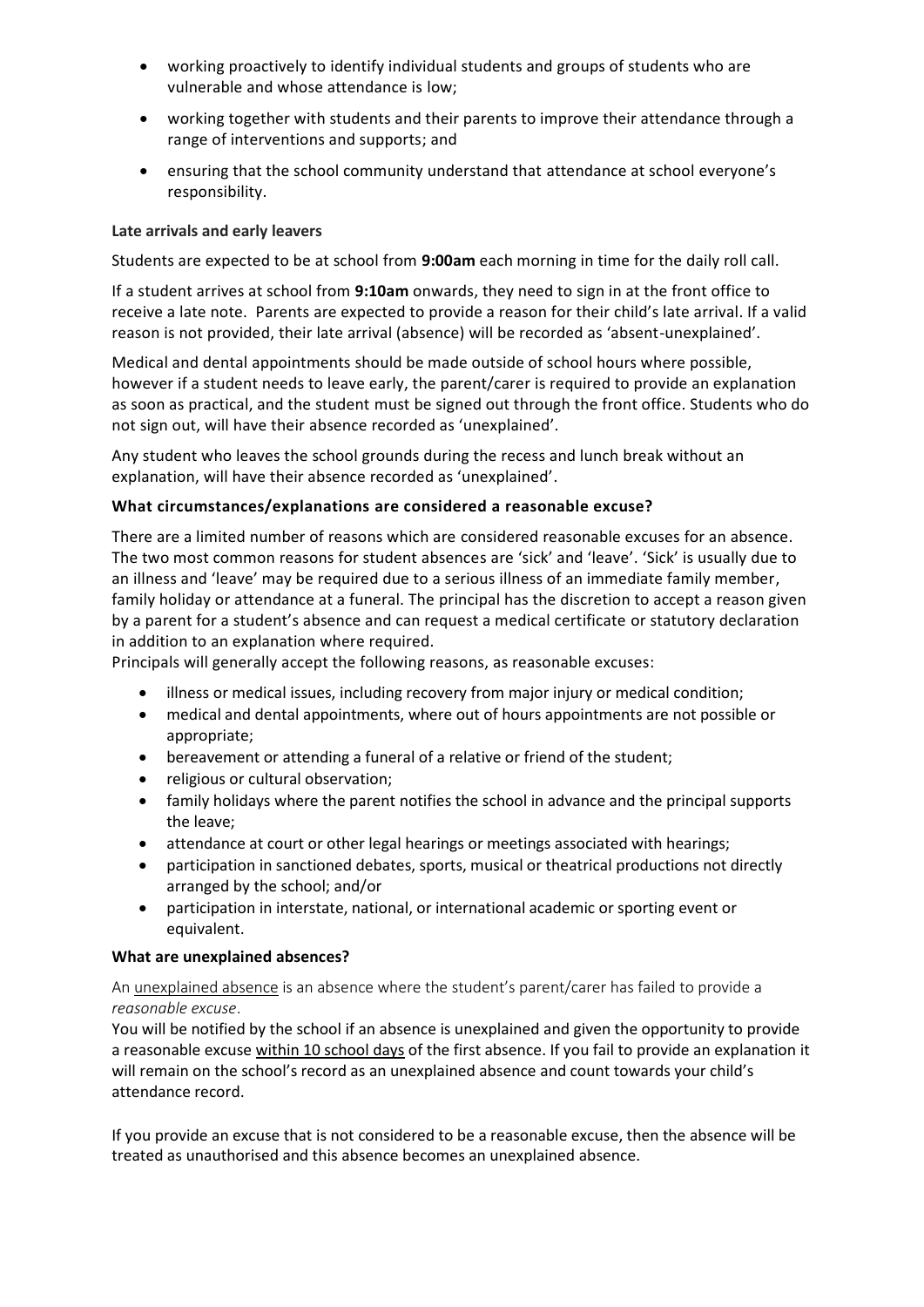#### **What are unauthorised absences?**

In some circumstances, even though a reason has been provided, the absence may be recorded as *unauthorised* because the reason does not count as a valid reason as per the ACT Education Directorate's Compulsory Education: Student Enrolment and Attendance policy and the ACT Public School Attendance and Roll Marking procedures.

In general, the following absences may be determined as unauthorised absences: repeated poor excuses such as running late, too tired, slept in and absences due to truancy.

Where explanations are provided that don't provide adequate information, the principal can use their discretion and may treat the explanation as 'explained/ unauthorised' e.g. 'My child was away from school on Friday 10 May' or 'My child has an appointment to attend'. These examples do not provide enough information to determine if the explanation is a 'reasonable excuse'.

## **Planned absences**

Parents are encouraged to holiday or travel during the official school holidays. If travel outside of the school holiday period is necessary and it will be greater than five school days (e.g. overseas/interstate holiday), parents must apply in writing to the principal for approval beforehand. If you do not apply for leave, or the school does not believe it to be in the best interests of your child, the absence from school may be recorded as an 'unauthorised absence'.

## **Contact us for attendance support**

Should you have any concerns regarding your child's attendance, please call the school office and ask to speak to your child's teacher, Executive Teacher or the relevant Deputy Principal or Principal. Namadgi School provides a range of support programs and strategies to address attendance concerns including support for students returning from an extended period of leave.

## **Responsibilities**

## **Our school responsibilities include:**

- promoting attendance and maintaining up to date school-based attendance procedures;
- maintaining an attendance register in SAS and marking attendance rolls each school day, or each timetabled class or activity and keeping a record of the reason given for each absence;
- advising parents/carers of any unexplained absences on the same day, or as soon as practicable;
- encouraging open communication with students, parents and families about issues affecting a student's attendance and working in partnership with families to address any concerns about a student's education, engagement, health and wellbeing and discussing barriers to attendance early;
- taking action where there are more than three consecutive days, or more than seven unexplained non-consecutive days absent to seek a reasonable excuse from the parents/carers;
- determining if an explanation provided for an absence is reasonable for the purposes of the parent/carer meeting their responsibilities under the Act;
- identifying any attendance concerns and working with the student and parent/carer to understand and address any attendance barriers and provide support strategies and programs;
- referring to Student Engagement for access to support if a student's attendance remains a concern; and